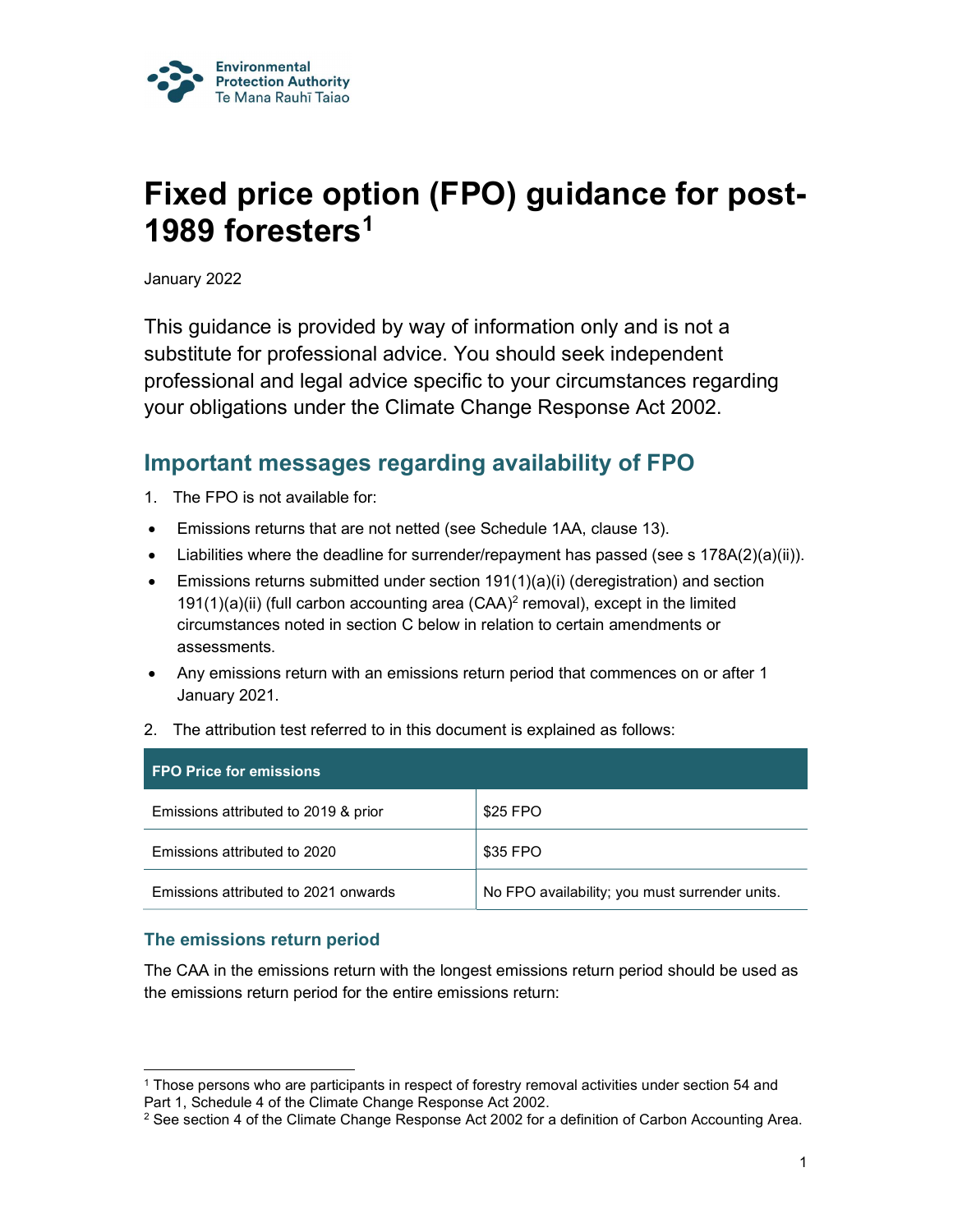For example, if the emissions return was a voluntary emissions return submitted in 2022 for 2 CAA's, one CAA with a commencement date of 1 January 2019 and one CAA with a commencement date of 1 January 2021, the Emissions Return period for the whole return is based on a commencement date of 1 January 2019.

## Attribution test where the emissions return period covers only whole calendar years (1 January to 31 December)

If the netted emissions return covers full years then attribution is made by dividing the full amount of the unit surrender obligation by the number of years covered by the emissions return, and attributing that number of units to each calendar year covered by the emissions return.

For example, for the Final Emissions Return<sup>3</sup> filed in 2023 covering the full years 2018 – 2022:

- the \$25 FPO would be available for the full calendar years of 2018 and 2019 (2/5 of the unit obligation)
- the \$35 FPO would be available for the full calendar year of 2020 (1/5 of the unit obligation)
- the participant would need to surrender units for 2/5 of the unit obligation (as there is no FPO available for 2021 or 2022).

#### Attribution test where the emissions return includes part years

If the netted emissions return includes part years, for eg, October 2019 – 31 December 2022, then the FPO attribution is made by multiplying the full amount of the unit obligation by the % of days which the emissions return covers for each calendar year.

For example, for a final emissions return filed in 2023, covering the part years 1 October 2019 to 31 December 2022 (a total of 1188 days):

- the \$25 FPO would be available for the 92 days of the calendar year 2019 ((92 days / 1188 days) x the unit obligation)
- the \$35 FPO for the 366 days of the calendar year 2020 ((366 days / 1188 days) x the unit obligation)
- the participant would need to surrender units for the 730 days in the full calendar years 2021 and 2022 ((730 days / 1188 days) x the unit obligation).

The units in respect of the emissions or removals attributed to each calendar year must be rounded to the nearest whole number (where 0.5 is rounded up).

 $^3$  As a result of changes coming into force on 1 January 2023 the term 'Final Emissions Returns' replaces 'Mandatory Emissions Returns'.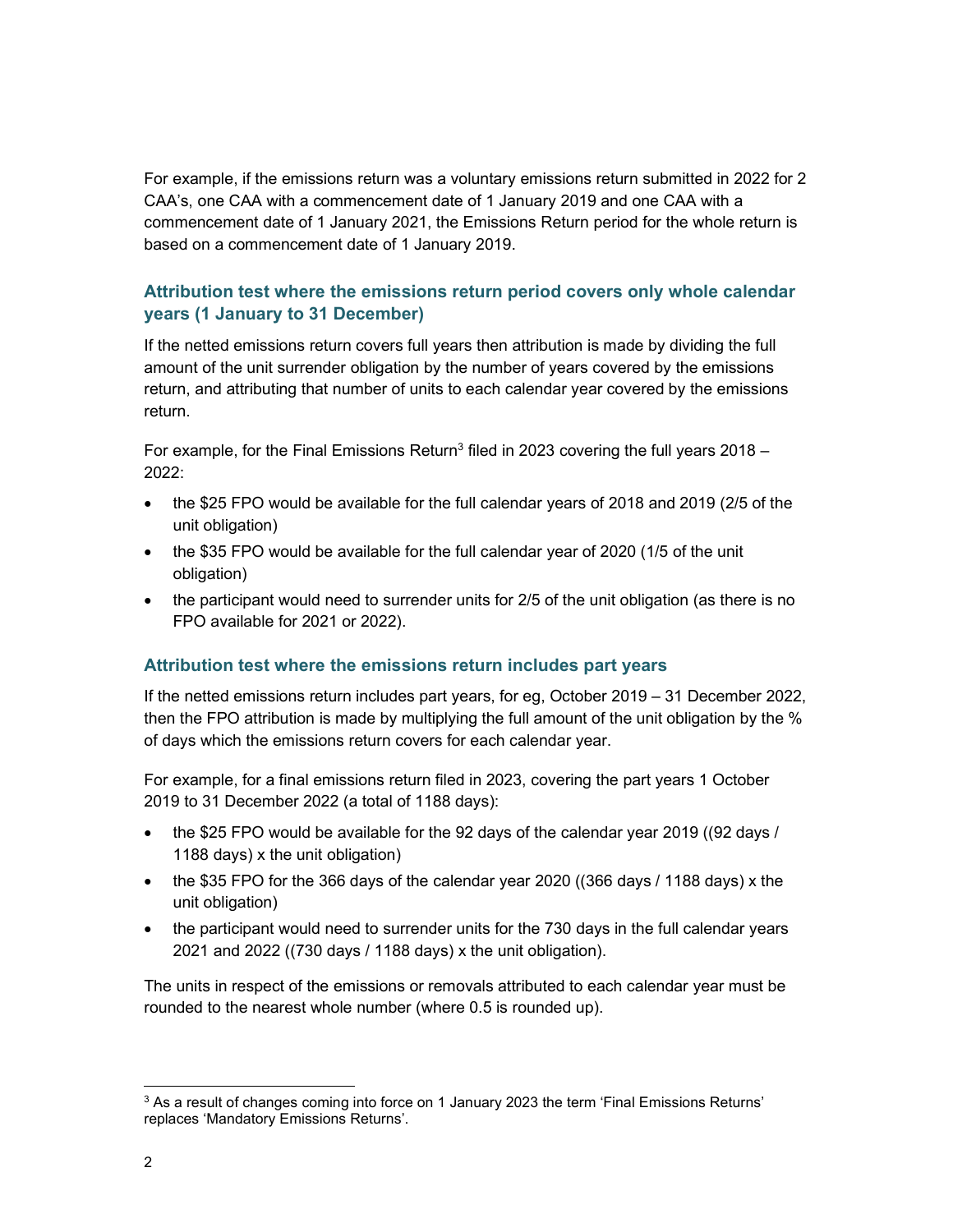# A. FPO guidance for emissions returns submitted after 1 January 2021 but before 1 January 2023

The attribution test may be applied to the following returns to determine if the FPO is available:

- voluntary emissions return (under s 189(3))
- part CAA Removal (s  $191(1)(a)(iii)$ )
- transmission of interest (s 193)
- amendment or assessment for the above returns.

#### B. FPO guidance for emissions returns submitted after 1 January 2023

Only Final Emissions Returns for the 2018 to 2022 Mandatory Emissions Reporting Period (MERP) can access the FPO and apply the attribution test. As a result of changes coming into force on 1 January 2023 the term 'Final Emissions Returns' replaces 'Mandatory Emissions Returns'.

This also applies to amendments and assessments relating to the above emissions returns submitted or originally required to be submitted.

# C. FPO guidance for amendments or assessments relating to emissions returns submitted or that were required to be submitted before 1 January 2021

The attribution test may be applied for assessments or amendments for the following emissions return types to determine if the FPO is available.

Emissions return type assessment or amendment is for:

- Voluntary emissions return (s 189(3))
- Part CAA Removal (s  $191(1)(a)(iii)$ )
- Transmission of interest (s 193)
- Mandatory emissions return (s 189(4))

Use the following table for determining FPO availability for assessments or amendments for deregistration or full CAA removal emissions returns.

| <b>Emissions return type</b>       | FPO price to use                                                                 |
|------------------------------------|----------------------------------------------------------------------------------|
| Deregistration (s 191(1)(a)(i))    | \$35 for returns submitted or required to be submitted in 2020.                  |
|                                    | \$25 for returns submitted or required to be submitted in 2019<br>year or prior. |
| Full CAA Removal (s 191(1)(a)(ii)) | \$35 for returns submitted or required to be submitted in 2020.                  |